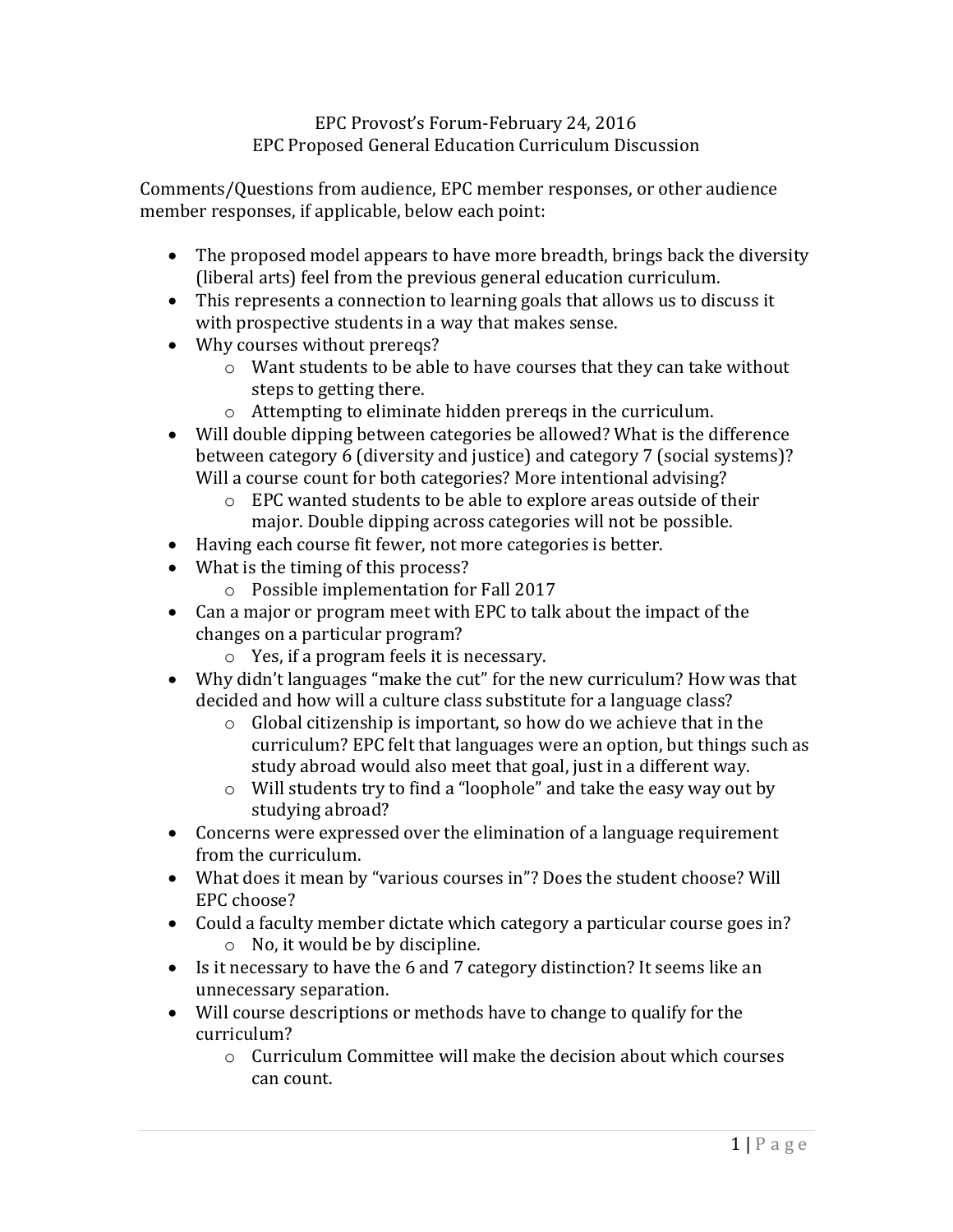- Categories 4, 5, 6, and 7 seem arbitrary and ambiguous. Can they be reconfigured into fewer categories with multiple requirements?
	- o That may not get students to travel around the curriculum as well.
- What about the foundations category? Who will teach WLLS 1XX? How many sections?
	- o This would be making a commitment to that staffing.
- What is the major difference between this and the old division system? Isn't this fairly similar to that model?
	- o The proposed model will give students a rationale for why it's important to take courses in multiple perspectives.
- The idea of writing as a four-year process is important.
- Where did the learning goals derive from?
- Will languages be kept the way that they currently are? Was any research done about language requirements? Have we explored adding other languages?
	- o Yes, comparison school curriculums were looked at, and there are a variety of variations out there.
	- o Departments were not contacted about their involvement in the new curriculum.
	- o There will no longer be a language requirement in the current proposal.
	- o This is just the list of requirements; certainly students could take more than the requirement.
	- o Languages can present a challenge for students with learning disabilities.
	- o The previous Modern Language requirement left students no options, the new curriculum would add in some options for students.
	- o What is the student learning in a language class? What is a student getting from a language requirement?
- Category 9 is very disciplinary; can the human experience be added in category 9?
- How will this appeal to prospective students?
	- o Susan Sloan had comments on the curriculum when EPC met with Curriculum Committee.
	- o Important to make sure that the curriculum is easy to articulate.
- It makes sense that everyone takes a financial wellness course.
- What is the minimum number of students required for a course to run? That should be communicated.
- Given the number of required courses and credits, will a student be able to complete this as well as a major?
- There is worry about staffing WLLS 1XX, we will need a lot of sections. If WLLS 100 and WLLS 1XX take the place of the previous WLLS 101, what is the need for WLLS 101? What if we move WLLS 101 to the sophomore year?
	- o The staffing model of WLLS 1XX has not yet been realized, it needs more discussion.